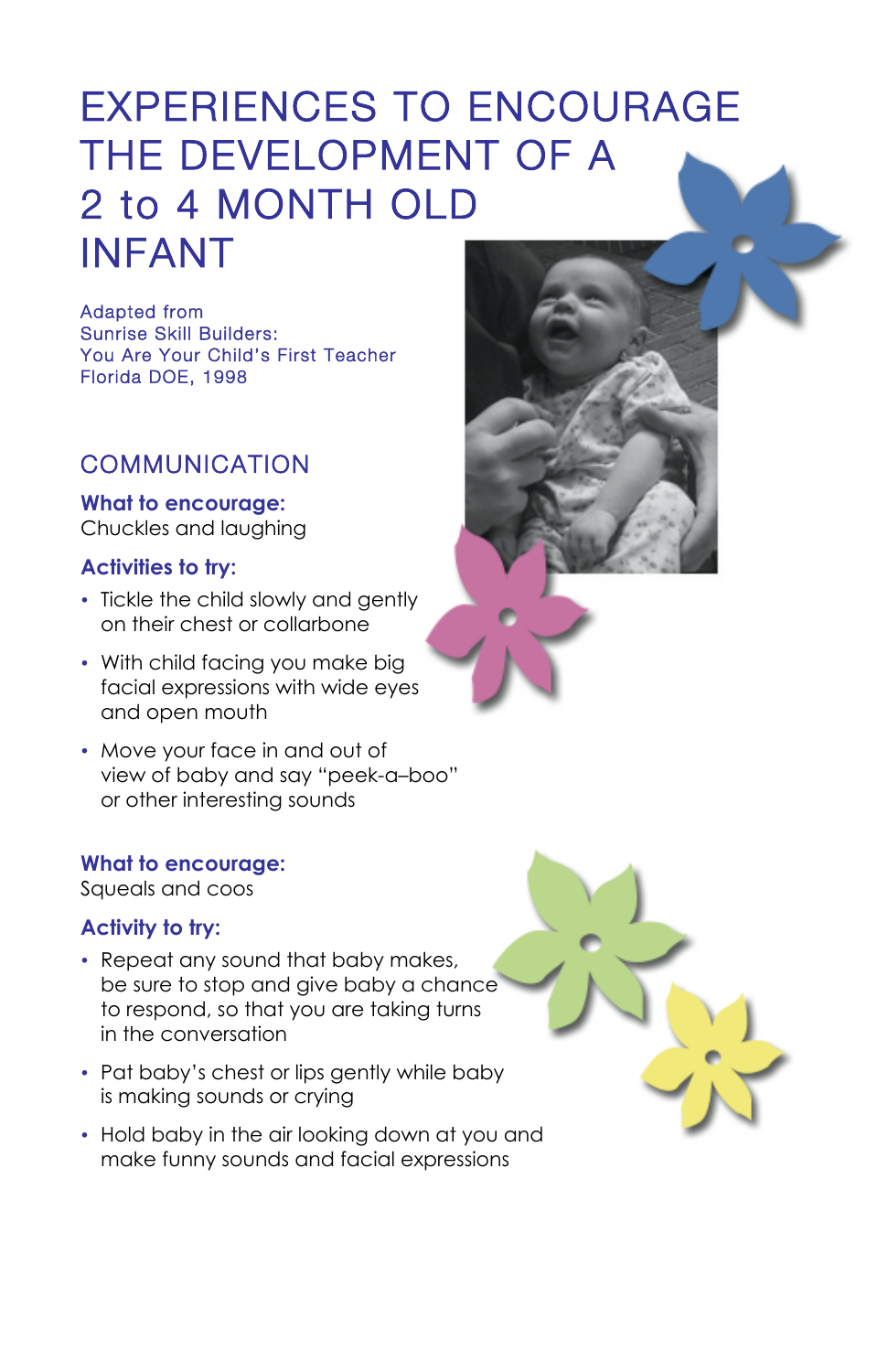# GROSS MOTOR

## **What to encourage:**

Head turning

## **Activity to try:**

- Out of view of the baby, make sounds or shake rattle
- While holding baby switch the side you are carrying him
- While talking to baby move your head slowly from side to side
- Put baby on her back and slowly roll hips until her head follows

#### **What to encourage:**

Head lifts

#### **Activity to try:**

- Place baby on tummy on the floor or boppie with toys or a mirror
- Place baby on tummy on floor or boppie and lay down so that baby can see your face
- Lay baby face down on your lap or chest and rub the baby's back and sing

#### **What to encourage:**

A strong neck

#### **Activity to try:**

• Sit baby on the floor and rock slowly from side to side



- Lay baby on her back and slowly pull arms up toward you to encourage head to follow
- Sit baby on your lap and lean baby to one side, then lean away from baby to encourage baby to come back to center